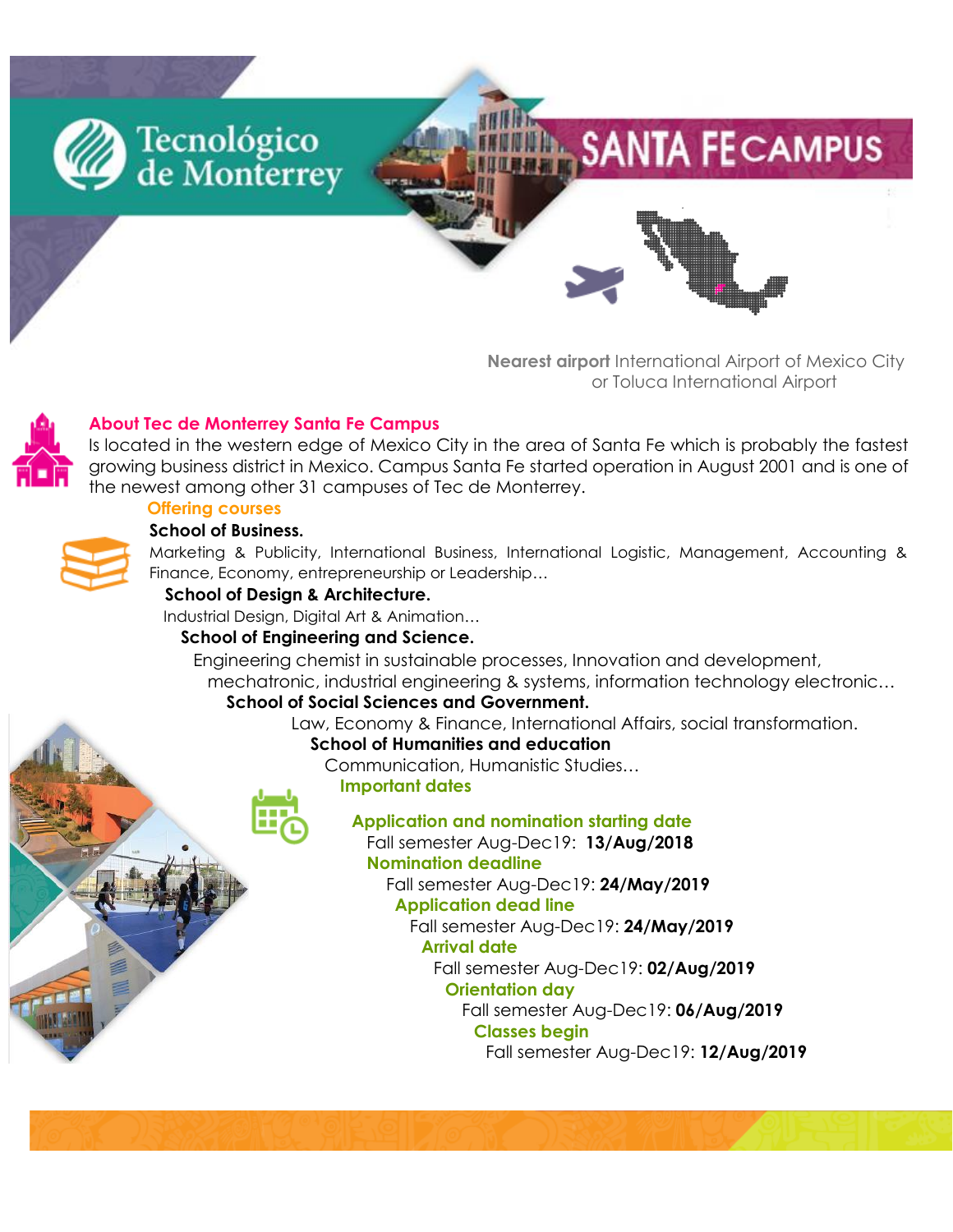

The accommodations are recommended of some local students or family houses. Tec de Monterrey has no agreement with none of them. Any contract is celebrated between you and owner. Some accommodation has been recommended by other students.

#### **Services for international Students**



Tec Santa Fe offers free transportation with different routes for students. You can consult routes timetables and register the best for you at the following link <http://www.csf.itesm.mx/pf/transportec/> (it will be up date first week of school and will be up date first of school and will vary in final exams period).





# **Steps after your Admission**

We will contact you to give you information regarding the following topics:

- 1. Welcome mail: student guide, academic calendar, accommodation information.
- 2. International Medical Insurance.
- 3. Migration and information regarding courses and credits.
- 4. Facebook group.
- 5. Certificate language (Spanish or English).
- 6. ID photography.
- 7. Mandatory Orientation day.



# Your **international insurance MUST cover** next items and a

minimum amount: Medical expenses (sickness & accidents) Amount: 120,000 USD Emergency evacuation expenses (sickness & accidents) Amount: 120,000 USD Compensation for total and permanent disability caused by accident Amount: 120,000 USD Compensation for accidental death Amount: 120,000 USD Dismemberment scale "A" Amount: 60,000 USD Repatriation of remains Amount: 60,000 USD Civil liability through trip Amount: 15,000 USD